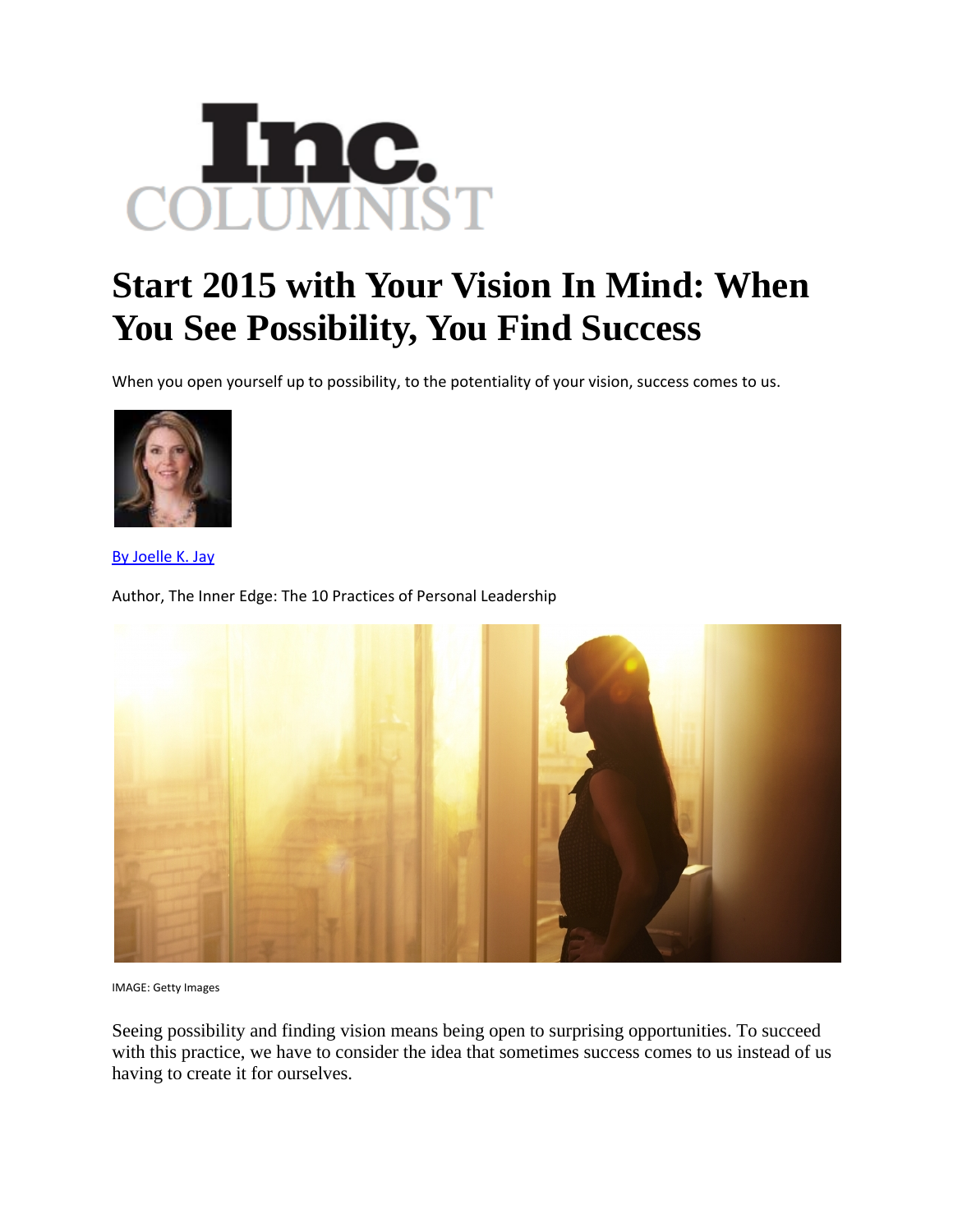Essentially, if your firm has decided to make its talent a priority and use that as a competitive advantage, then your as a leader must lead with intention. How do you do that? You become clear about your vision, then make sure that everyone is aligned that vision. Explain the strategy clearly for your firm, and help individual leaders create their own unique visions or goals for themselves and their team. The last step is to support and motivate them to deliver on their vision by honing in on skills like time management, planning, and so forth.

The goal is that the individual leaders are so energized and motivated by what's in it for them and their team that they will align their strategy to move toward that achievement, and that specific achievement falls under the vision of your firm.

So when it comes to creating that initial vision, the one that drives the rest of the individual leaders in a firm, it's important to open yourself up to possibility.

Seeing possibility looks like:

- You're in the shower and suddenly the answer to your toughest question flashes into your mind
- You're driving along the freeway and suddenly the solution to a sticky problem becomes instantly obvious
- You're thinking about an old friend and suddenly the phone rings. It's him.

Now, imagine your vision of your life as a leader appears in the same way:

- You want a specific opportunity, and suddenly that opportunity arrives.
- You need a certain kind of mentor, and suddenly that mentor shows up.
- You want to make a certain kind of impact, and suddenly you realize you do.

Every time something like this happens, you are experiencing the rewards of seeing possibility.

Keeping your vision in mind, ask yourself these questions:

- What's going your way?
- What's not going your way?
- What do your answers suggest about what to do next?

First, name a situation in which you need some kind of answer or idea. Next, rephrase the issue into the form of a question. What do you need to know? Then, take two long and slow breaths, letting the air clear your mind. Breathe and clear your mind. After a few minutes of breathing, sit quietly and ask the question again. What ideas did you get?

When you open yourself up to possibility, to the potentiality of your vision, success comes to us instead of us having to create it for ourselves. Keep your eyes open, and be ready to act when your good fortune shows up. Because when you have a clear vision for your firm, and individual leaders within it have goals that align with that vision, you'll find sustainable success.